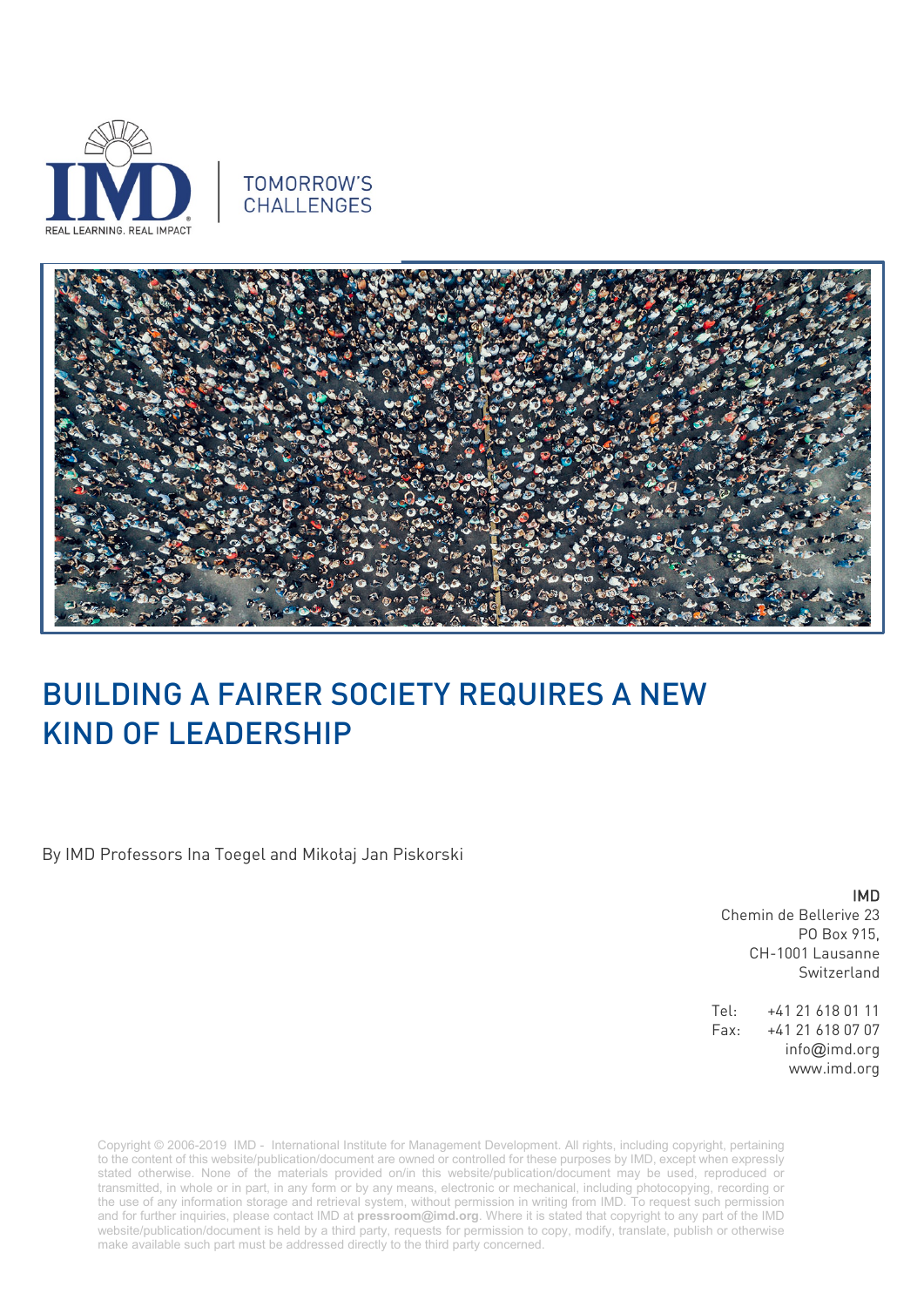*Switzerland has made encouraging strides since embracing gender equality laws in 1981, but it is time to pick up the pace in the fight for fairness – starting with executive leadership*

Today, hundreds of thousands of women and men will [take to the streets](https://www.swissinfo.ch/eng/june-14-_organisers-outline-plans-for-nationwide-women-s-strike-/44963268) in Switzerland, united in the call for an end to gender inequality. The Women's Strike is a necessary wake up call for business leaders, policymakers and communities.

The journey towards gender parity has been slow because inequality runs deep and complex within the fabric of our societies. Unpicking systemic bias from parliaments to playgrounds requires a collective will to change, binding legislation and, above all, leadership.

One area where swifter gains seem possible is in the corporate world – equal opportunity, access to childcare, parental leave, and equal pay. These are, after all, HR matters that can be enforced through laws, institutional policies and practices.

However, the World Economic Forum's recent [Global Gender Gap](http://reports.weforum.org/global-gender-gap-report-2018/press-release/) Report estimated that it could take more than a century before women and men reached pay parity, and about 200 years to embed true equality in the workplace.

According to Switzerland's [Federal Office for Gender Equality,](https://www.ebg.admin.ch/ebg/en/home/topics/work/equal-pay.html) there is an 18.3 percent gap in average pay between men and women, with female workers earning on average CHF 1455 less than their male counterparts each month.

Gender inequality in work has been associated with the legacy of traditional gender specific roles, different approaches to education, negotiation and career choices, and prejudices and biases that will take time and effort to exorcise.

Advocates for reform have responded by talking in a language that all executives can understand: profit and productivity. This business case for greater diversity uses research to show that greater inclusion equals better corporate performance.

This argument has its merits and has had an impact, but diversity must always be seen as more than just making good business sense. Equality is a fundamental human right and a crucial pillar of social justice.

The struggle goes to very heart of the challenge we are facing in navigating a rapidly evolving world. What kind of society do we aspire to? What is the role of business? What does it take to lead and shape a brighter future?

At IMD, our leadership programs encourage executives to ask these questions: to challenge their prejudices and to look at leadership as a personal, collective, business and social responsibility. As such, we seek to develop leaders that can not only transform organizations but also deliver positive and lasting social impact.

By forging this kind of corporate leader, we believe the future of our economies can be shaped with different values and attitudes. In turn, this can help to create a world where everyone in our society is treated equally.

Copyright © 2006-2019 IMD - International Institute for Management Development. All rights, including copyright, pertaining to the content of this website/publication/document are owned or controlled for these purposes by IMD, except when expressly stated otherwise. None of the materials provided on/in this website/publication/document may be used, reproduced or transmitted, in whole or in part, in any form or by any means, electronic or mechanical, including photocopying, recording or the use of any information storage and retrieval system, without permission in writing from IMD. To request such permission and for further inquiries, please contact IMD at **[pressroom@imd.org](mailto:pressroom@imd.org)**. Where it is stated that copyright to any part of the IMD website/publication/document is held by a third party, requests for permission to copy, modify, translate, publish or otherwise make available such part must be addressed directly to the third party concerned.